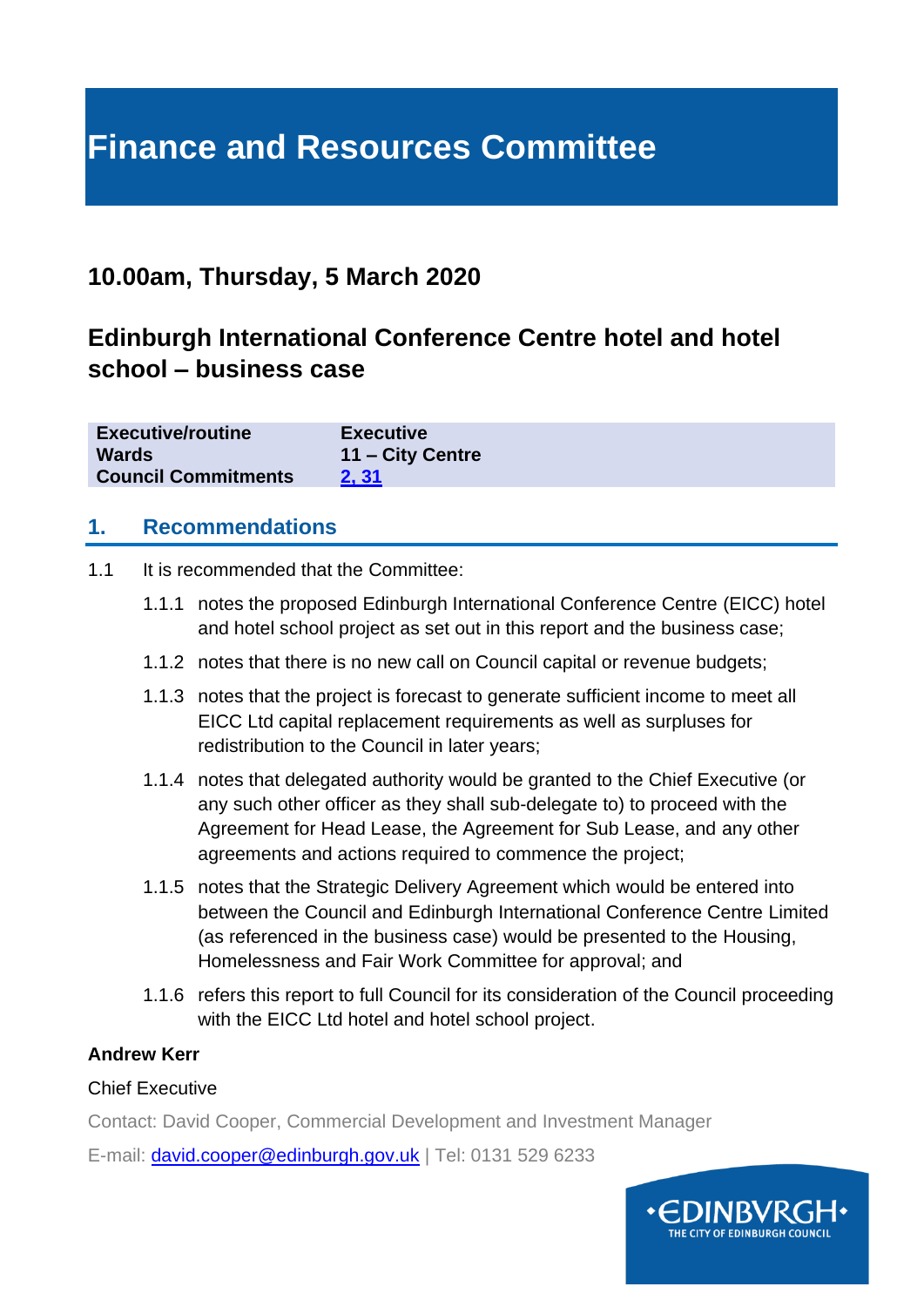# **Report**

## **Edinburgh International Conference Centre hotel and hotel school – business case**

#### **2. Executive Summary**

- 2.1 This report introduces a business case for the Council entering into a 25-year head lease on a hotel of around 365 bedrooms that is being developed at The Haymarket Edinburgh by Quartermile Developments Limited. The Council will in turn sub lease the hotel to Edinburgh International Conference Centre Limited, who will operate the hotel under a Franchise Agreement with an international hotel brand as well as operating a hotel school based in the hotel in partnership with Edinburgh College.
- 2.2 The profits from the hotel will be used to fund the required capital investment in the Conference Centre. There is not expected to be any new call on Council capital or revenue budgets and the Council will not take on any risk associated with the construction of the hotel. In addition, profits are forecast for redistribution to the Council in later years.
- 2.3 The Committee is recommended to agree in principle that the Council proceed with the project as set out in the business case, to note that the necessary authority would be delegated to the Chief Executive to enter into all agreements and take all actions required to deliver the project, and to refer the report to the City of Edinburgh Council to approve the Council proceeding with the project.

#### **3. Background**

- 3.1 The Edinburgh International Conference Centre ("the Conference Centre") is operated by EICC Ltd, a subsidiary of CEC Holdings Limited, a Council arm's length company.
- 3.2 EICC Ltd forecasts that, over the 21-year period from January 2018 to December 2038, significant capital expenditure on the Conference Centre will be required. EICC Ltd's operating surpluses are not forecast to be sufficient to meet this expenditure. A fund exists for investment in the Conference Centre, the Lothian Road Expenditure Trust, but this is only capitalised with £4.03m. In June 2018, the Council's Housing and Economy Committee instructed officers to identify potential solutions to the capital funding challenge.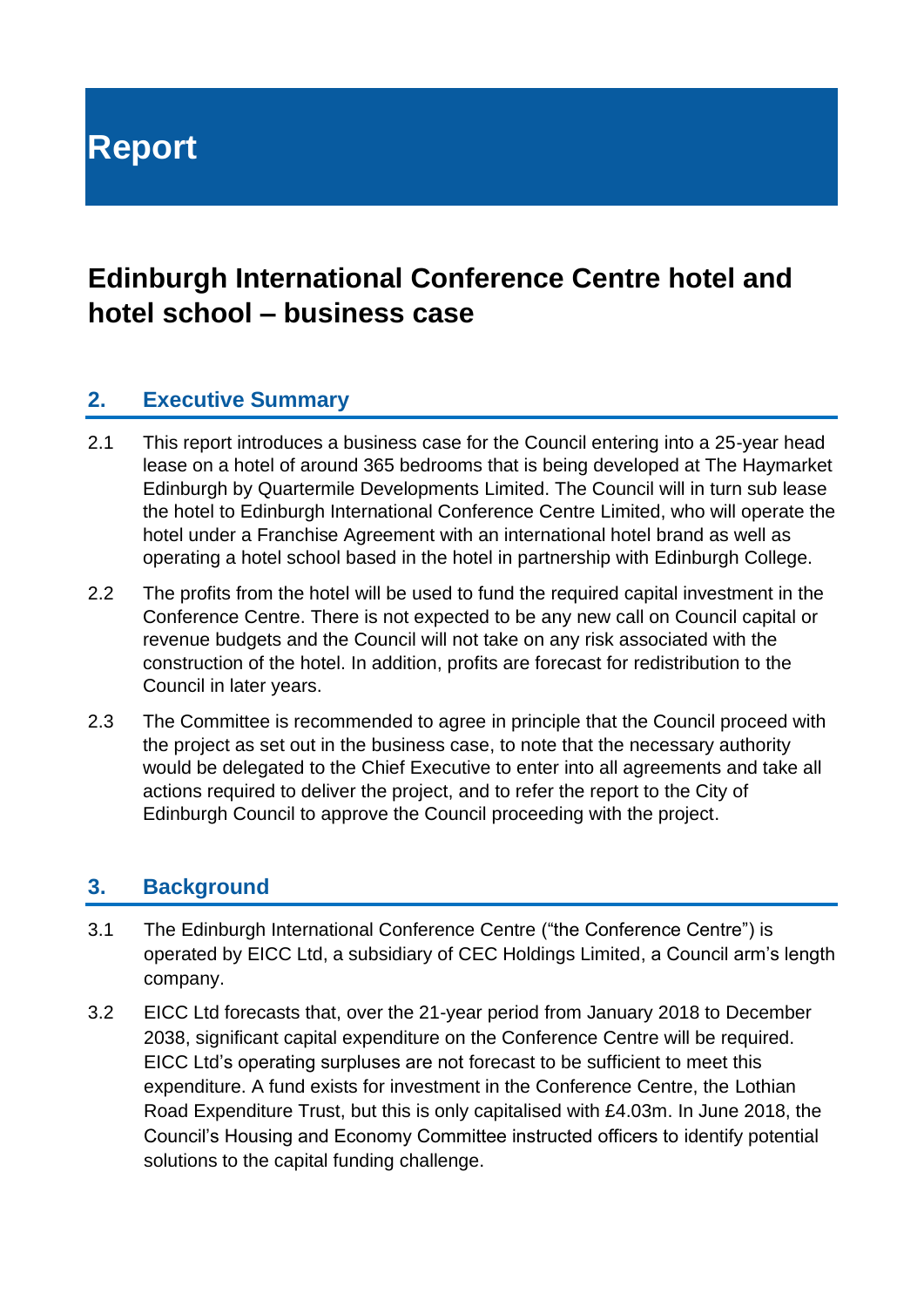- 3.3 Council officers together with EICC Ltd officers identified a potential solution as being to secure (by lease or purchase) additional property with income-generation potential. Subsequently, the potential for the Council to lease a hotel which will be sub-let to EICC Ltd was explored. In spring 2019, the property developer Quartermile Developments Limited approached the Council with an opportunity for the Council to take a leasehold interest in a hotel being delivered at The Haymarket Edinburgh, a brownfield development site on Morrison Street. It is important to note that the development will proceed regardless of whether the Council is involved – the Council is not itself developing a hotel, or financing the development of one, or enabling an otherwise unviable hotel to be developed via its involvement.
- 3.4 In October 2019, the Finance and Resources Committee agreed the principle of the Council securing an interest in a hotel at The Haymarket Edinburgh as a means of funding capital expenditure in the Conference Centre and instructed officers to carry out due diligence on the proposal.

#### **4. Main report**

- 4.1 This report introduces a business case (prepared using the HM Treasury "five case" model) for the Council entering into a 25-year lease on a hotel of around 365 bedrooms (the biggest in Edinburgh) that is being developed at The Haymarket Edinburgh by Quartermile Developments Limited. The Council will in turn sub lease the hotel to EICC Ltd, who will operate the hotel under a Franchise Agreement with an international hotel brand. The profits from the hotel will be used to help fund the required capital investment in the Conference Centre identified above. EICC Ltd will also operate a hotel school based in the hotel in partnership with Edinburgh College.
- 4.2 The business case is to be considered as a private item given the commercially sensitive information it contains.
- 4.3 The Strategic Case chapter of the business case sets out the strategic rationale for proceeding with the project. The project aims to deliver six key benefits for the Council and for Edinburgh more widely: funding capital expenditure on the Conference Centre; generating an additional return on investment (profit); making EICC Ltd financially self-sufficient; enhancing the skills of tourism sector workers; contributing to the strategic development of The Haymarket Edinburgh; and attracting additional visitor expenditure to Edinburgh. The project will contribute to the fulfilment of two Council Commitments and multiple strategic aims, including the Edinburgh Economy Strategy, Edinburgh Tourism Strategy, and 2030 carbon neutrality target, for example by creating over 200 new jobs paying at least the Real Living Wage (making it an exemplar for well-paid, fair work).
- 4.4 The Economic Case chapter of the business case sets out the two options for delivering the project that were considered (along with the "do nothing" option) and the net present value and wider benefits of each, concluding that a Franchise Agreement delivers the best value, with a positive net present value. Sensitivity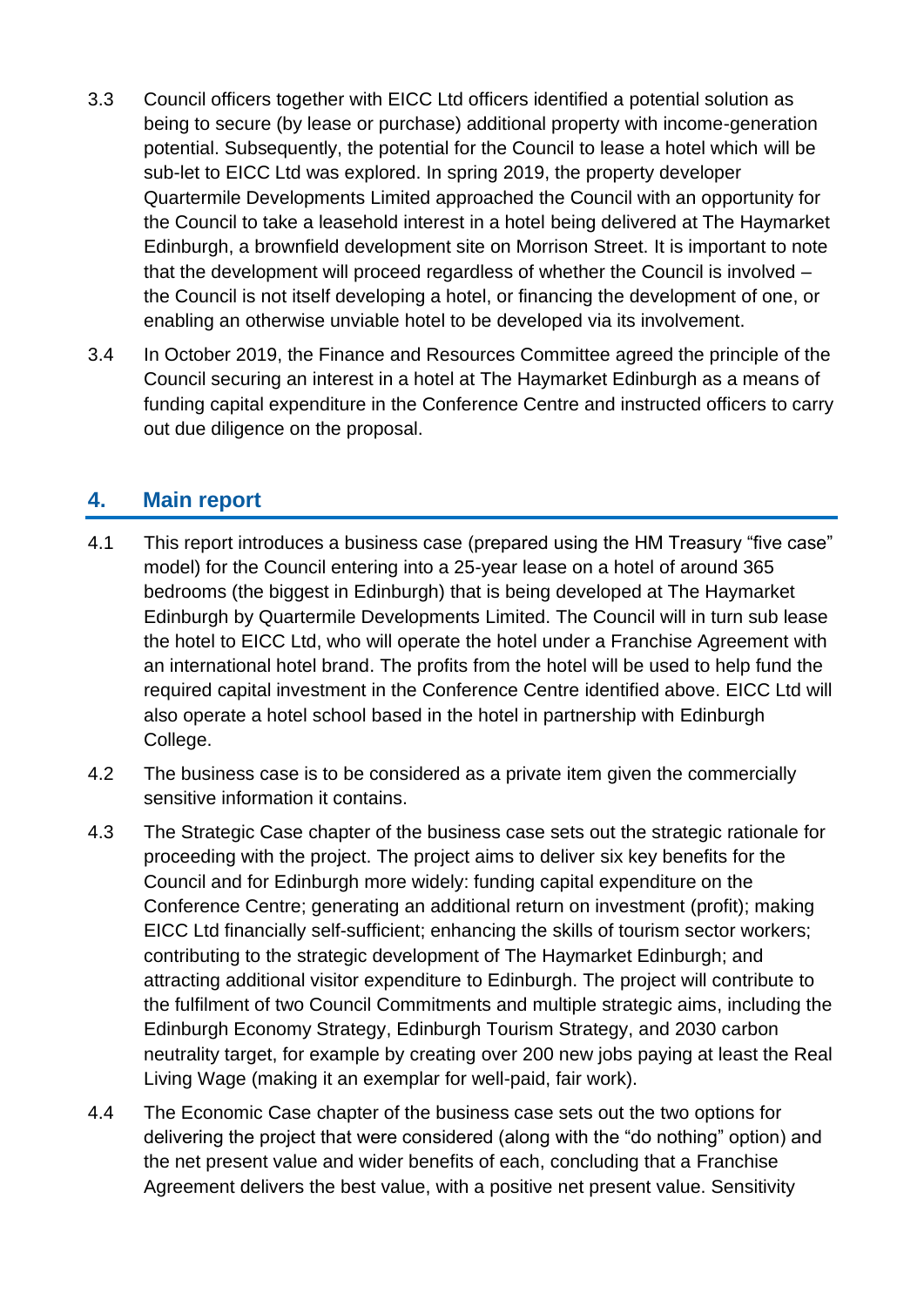analysis shows that the projected net present value remains positive under adverse market conditions up to a simultaneous decline in occupancy and room rate of 20%. The Economic Case chapter also sets out that The Haymarket Edinburgh was judged to be the only available location for the hotel fulfilling the requirements of close proximity to the Conference Centre, capacity of 350–400 bedrooms, and the ability to generate required profits in the required timeframe.

- 4.5 The Financial Case chapter of the business case models the costs and income of the hotel, including maintaining a reserve to cover lifecycle expenditure on the hotel. Costs during the pre-opening phase of the hotel (such as construction management, staff recruitment and the purchase of hotel supplies) will be met from EICC Ltd's cash balances, which will subsequently be replenished once the hotel is operational. In its first year of trading the hotel is projected to generate sufficient revenue to, when combined with key money received from the franchisor<sup>1</sup>, enable the hotel to meet the projected running costs, pay taxes due, and to reinstate EICC Ltd's cash balances. In the longer-term, as revenues reach stabilisation, the projected profits will enable the capital expenditure requirements of the Conference Centre to be met in full and to build up a contingency reserve. Surpluses beyond this will be available for redistribution to the Council and, upon agreement, reinvestment in EICC Ltd. The hotel will remain profitable in most forecast scenarios albeit it could not sustain a deep prolonged fall in demand. There is not expected to be any new call on Council capital or revenue budgets for the duration of the project.
- 4.6 The Commercial Case chapter of the business case sets out how commercial relationships will be established in a manner that secures best value and at the same time ensures compliance with relevant legal and regulatory rules, including procurement rules. The Council will directly enter into a head lease agreement for the hotel to be developed, with the hotel being leased to the Council when construction is complete. The Council entering into such an arrangement is permitted under the relevant regulations, and commercially the only option, on the basis that The Haymarket Edinburgh is the only possible site meeting the requirements of the Council and EICC Ltd: (i) close proximity to the Conference Centre, (ii) a capacity of 350–400 bedrooms, and (iii) the ability to generate the required profits within the required timeframe. This approach has been subject to independent assessment by the Council's external legal and property advisers. The sub lease of the hotel to EICC Ltd will be on market terms mirroring those of the head lease entered into by the Council. EICC Ltd will then operate the hotel under a Franchise Agreement with a preferred franchise partner selected following an extensive selection process.
- 4.7 The Management Case chapter of the business case sets out how the project will be governed and managed. From the Council's perspective, the core relationship of the project is that between the Council and EICC Ltd, and this will be controlled by

<sup>1</sup> Key money refers to an upfront payment made by a hotel brand as a financial inducement to secure a franchise / management agreement. This payment is returnable should EICC Ltd cease to comply with the terms of the agreement.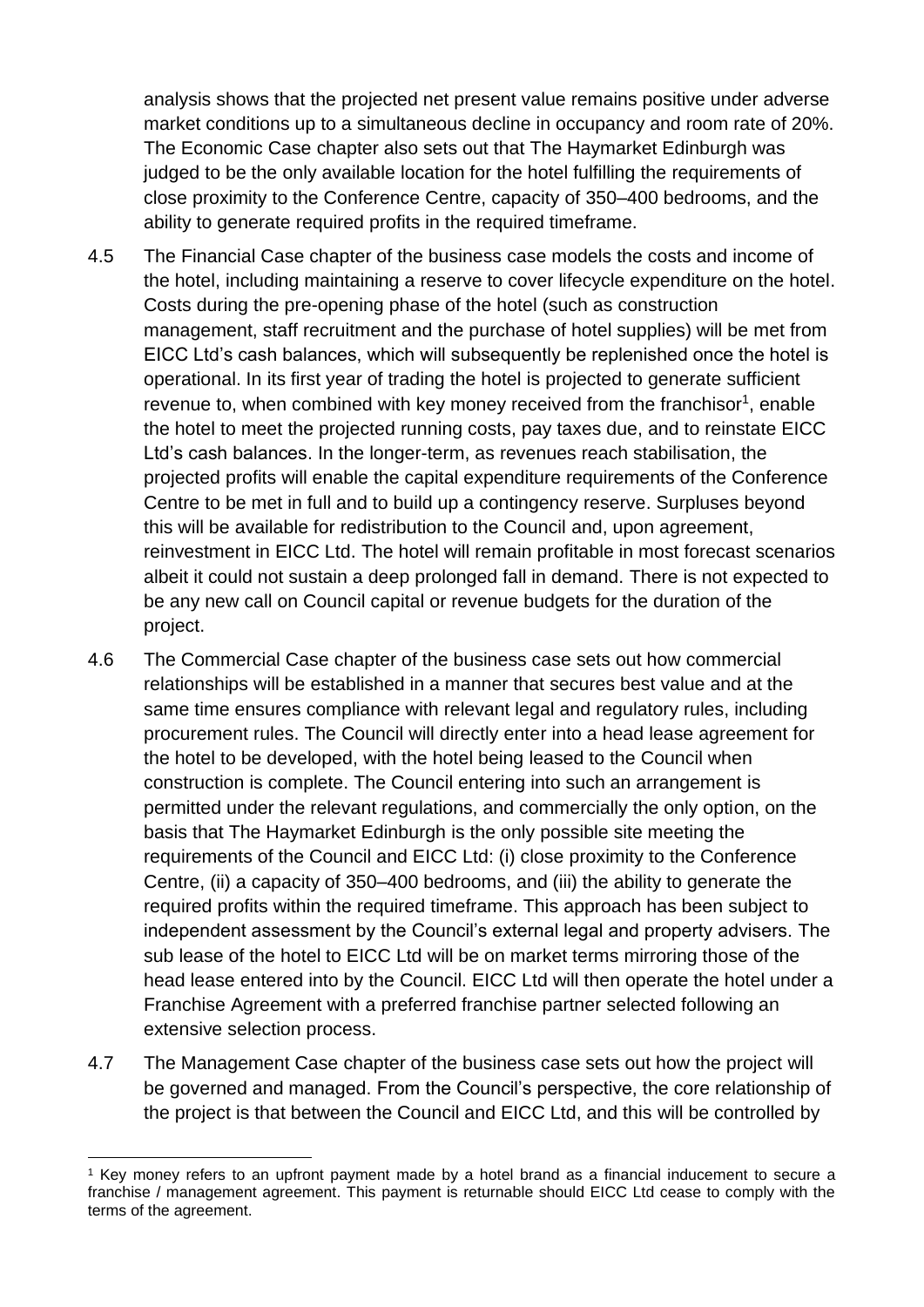three key documents: the EICC Ltd shareholders' agreement, the sub lease, and a new Strategic Delivery Agreement between the Council and EICC Ltd. A programme and risk register have been prepared. A framework has been developed for the management of the development of the hotel, for health and safety management, and for remedial actions in the case of construction insolvency, along with cost, risk, stakeholder, communications, environmental, and benefits management. EICC Ltd has set out how the hotel and the hotel school will be structured and operated.

- 4.8 In addition to the business case, further information, including copies of the external advice and reports referred to in the business case, has been made available to elected members in a confidential data room in advance of the committee meeting. This includes external legal advice from CMS and James Goudie QC (external legal advisers), reports from Avison Young (an external real estate adviser), and a report from Colliers (an external hotel adviser).
- 4.9 The business case concludes that the project aligns with the Council's strategic aims; that the project secures best value and represents the best of the options available; that the project is affordable and fundable; that the project is commercially viable and can be procured in line with relevant regulations; and that the Council and EICC Ltd can successfully deliver the project.

#### **5. Next Steps**

- 5.1 Subject to approval by full Council, the Council will enter into the Agreement for Head Lease, the Agreement for Sub Lease with EICC Ltd, and all other agreements needed to deliver the project as set out in the associated business case. A Working Group comprising officers from relevant Council service areas (Economic Development, Estates, Finance, Legal, and Procurement) and representatives from EICC Ltd has been established to take the project forward. The composition and membership of the group will be kept under review to ensure it has the appropriate set of skills and experience to successfully deliver the project.
- 5.2 A full project programme is set out in Annex C of the associated business case.
- 5.3 Project updates will be provided via annual reports and business bulletin items along with EICC Ltd's annual reports.

#### **6. Financial impact**

6.1 The report recommends that the Council approves the principle of the Council entering into a head lease agreement on the hotel and into a sub lease agreement with EICC Ltd that will mirror the terms of the head lease. Financial modelling carried out to support the business case shows that the hotel will generate sufficient profits to meet rental payments in full.